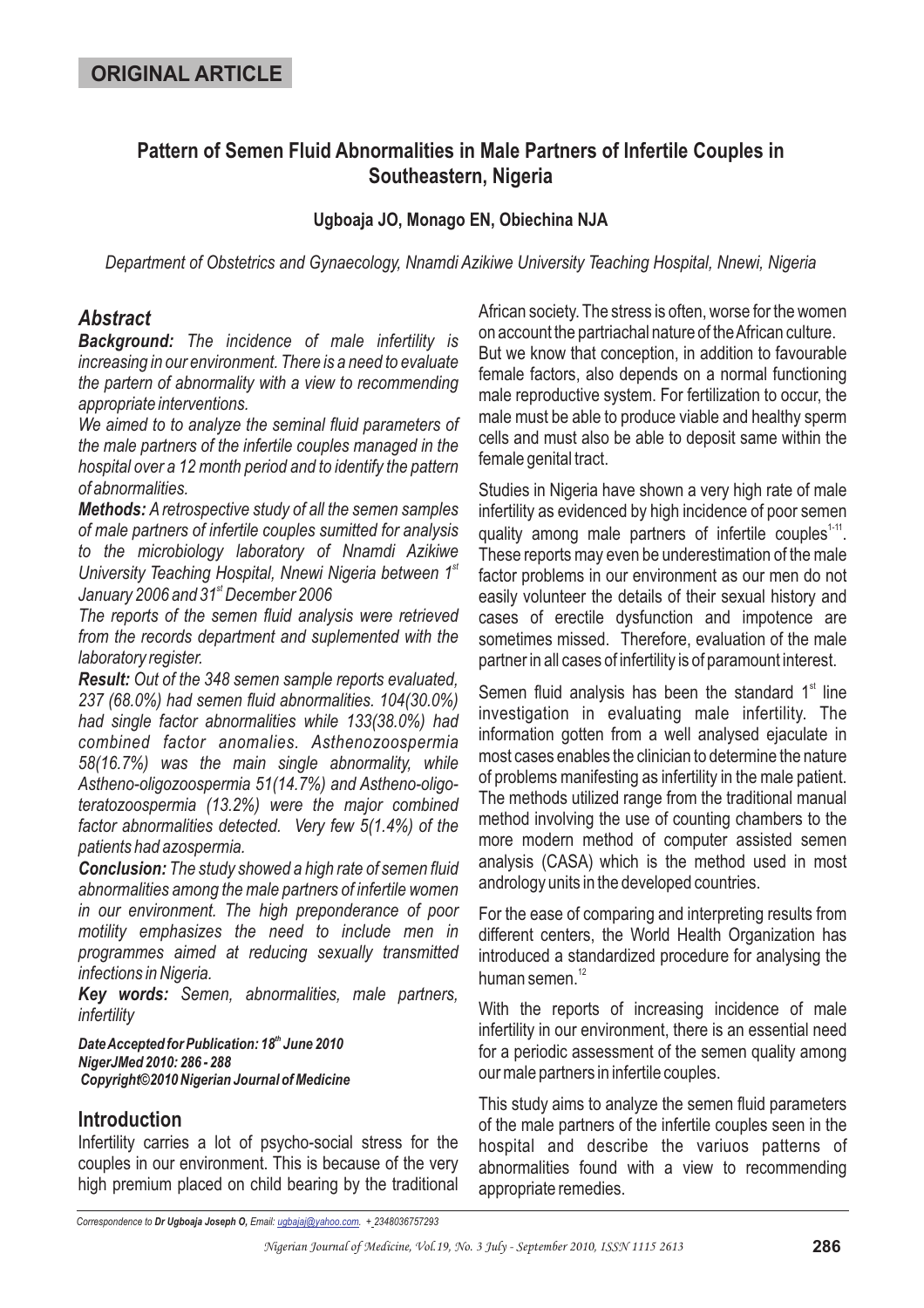### **Materials and Methods**

This is a retrospective study of all the semen samples of male partners of infertile couples sumitted for analysis to the microbiology laboratory of Nnamdi Azikiwe University Teaching Hospital, Nnewi Nigeria between 1<sup>st</sup> January  $2006$  and  $31<sup>st</sup>$  December 2006.

The reports of the semen fluid analysis were retrieved from the records department and suplemented with the laboratory register. The manual method involving the use of Neubers counting chambers and the microscope was used for the analysis of the semen samples in all cases and interpretation of the results was donebased on the WHO criteria.

The subjects were advised to abstained from sexual intercourse for 3 days before semen collection and they were provided with wide mouthed, sterile specimen containers for that purpose. Masturbation was the recommended method for semen cllection. Semen was either produced in the side room or at home, and brought to the hospital within one hour of production.

Initial macroscopic evaluation of the semen sample for appearance, viscosity and measurement of volume was usually followed by microscopic examination of a wet preparation using 40x microscope objective to evaluate the motility and morphology of the sperm cells. The presence of leucocytes, other round cells and agglutination in the wet preparation was also noted. Following that a sample of the semen was diluted with 1% formalin in distilled water and then placed in the improved Neuber chamber and counting of the sperm cells was done.

The WHO guideline was used to classify the various semen anomalies identified. Azospermia refers to complete absence of spermatozoa in the ejaculate while Oligozoospermia refers to spermatozoa concentration lessthan 20 million per ml. Teratozoospermia implies that less than 30% of the spermatozoa have abnormal morphology while asthenozoospermia refers to a situation where less than 50% of the spermatozoa are actively motile. The proportion of the samples showing abnoralities in sperm counts, motility and morphology were calculated and expressed in simple percentages.

## **Result**

Seminal analysis results of 348 patients were evaluated. Out of this number, 237 (68.0%) had semen fluid abnormalities. 104(30.0%) had single factor abnormalities while 133(38.0%) had combined factor anomalies. Asthenozoospermia 58(16.7%) was the main single abnormality detected while Asthenooligozoospermia 51(14.7%) and Astheno-oligoteratozoosermia were the major combined factor abnormalities found. Only 5(1.4%) of the patients had azospermia. The classification of the semen abnormalities is shown in Table 1.

### **Table I: The Classification of SemenAbnormalities**

| Type of Abnormality Number (n=238) | percentage |       |
|------------------------------------|------------|-------|
| <b>Single Abnormalities</b>        |            |       |
| Azospermia                         | 5          | 1.4%  |
| Oligozoospermia                    | 31         | 8.9%  |
| Asthenozoospermia                  | 58         | 16.7% |
| Teratozoospermia                   | 10         | 2.9%  |
| <b>Combined Abnormalities</b>      |            |       |
| Astheno/Oligozoospermia            | 51         | 14.7% |
| Astheno/Teratozoospermia           | 21         | 6.0%  |
| Oligo/Teratozoospermia             | 15         | 4.3%  |
| Astheno/Oligo/Terato-              |            |       |
| zoospermia                         | 46         | 13.2% |

### **Discussion**

The incidence of 68.0% of abnormal semen fluid parameters among the male patners of the infertile couples shown by this work is higher than 27.3% reported by adeniji et al  $6$  in Ibadan and 42.2% and Esimai et al  $\textdegree$  in Ile-Ife but lower than 71.0% and 86.0% reported by Imade et al<sup>4</sup> and Ibekwe<sup>2</sup> in Jos and the neighbouring Ebonyi state respectively. These regional variations may reflect differing patients' characteristics but may also have some ethnic contributions.

Asthenozoospermia (poor motility) was the major single abnormality identified in this work. This is similar to other reports from our environment<sup>2,3</sup> and differs from the report from other regions which identified oligozoospermia as the main single abnormality. 4,5 Astheno/oligospermia (combined poor motility and sperm count) as the major combined defects identified is similar to the findings of Imade et al $^4$  in Jos and Idris et al<sup>5</sup> in Maiduguri, Nigeria.

Poor sperm motility is usually correlated with an infective processof the genital tract.  $13,14$  Therefore, its significant contribution to semen fluid abnormalities in our environment shows a high incidence of sexually transmitted infections among our infertile men and strongly indicates that men must be included in programmes designed to reduce the burden of sexually transmitted infections within the Sub Saharan Africa. Attempts must be made to culture semen and